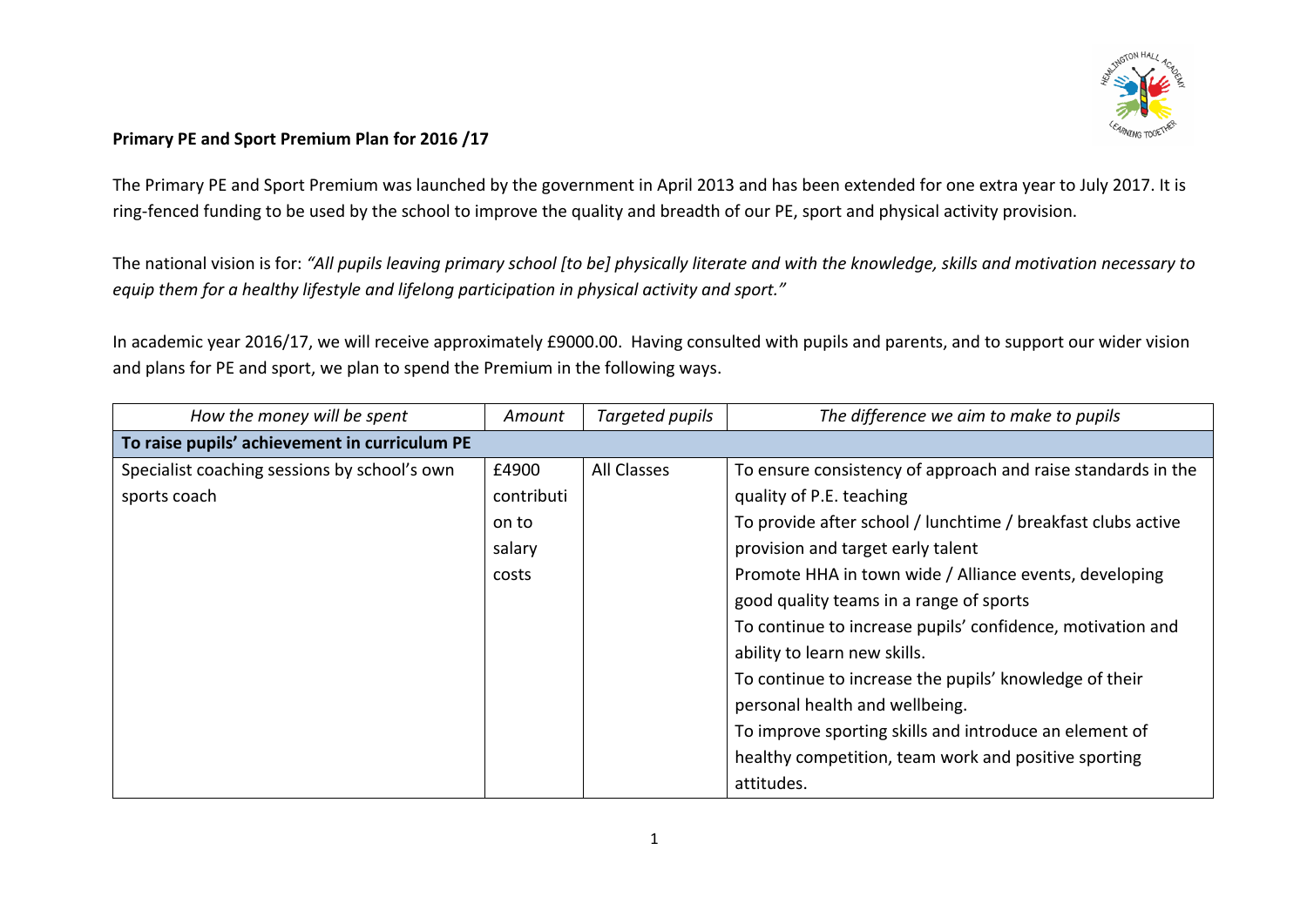| Specialist coaching weekly with Yogabugs incl                                                      | £1000           | EY and KS1          |                                                                 |  |  |  |  |
|----------------------------------------------------------------------------------------------------|-----------------|---------------------|-----------------------------------------------------------------|--|--|--|--|
| Impact for Change Program                                                                          | contributi      |                     |                                                                 |  |  |  |  |
|                                                                                                    | on              |                     |                                                                 |  |  |  |  |
| To increase pupils' participation and success in school sport (including competitive school sport) |                 |                     |                                                                 |  |  |  |  |
| School Sports Partnership for festivals and                                                        | £300            | KS1 and KS2         | To increase pupils' confidence, motivation and competitive      |  |  |  |  |
| competitions.                                                                                      | transport       | sport teams.        | spirit by competing in a range of inter-school competitions.    |  |  |  |  |
| Intra- school competitions (Summer Term) led                                                       | £70             | KS1 and KS2         | To increase pupils' confidence, motivation and competitive      |  |  |  |  |
| by Discovery Alliance                                                                              | contributi      | children.           | spirit by competing in a range of intra-school competitions.    |  |  |  |  |
|                                                                                                    | on              |                     |                                                                 |  |  |  |  |
| Continue to embed work of pupil Sport                                                              | £100            | KS2 children.       | Children will become instrumental in the organisation and       |  |  |  |  |
| Council.                                                                                           | contribution    |                     | running of activities during play/lunch times. Children         |  |  |  |  |
|                                                                                                    |                 |                     | throughout school enjoy the structured activities offered.      |  |  |  |  |
| To improve pupils' engagement in healthy, active lifestyles                                        |                 |                     |                                                                 |  |  |  |  |
| To increase the range of lunch time clubs,                                                         | Costs           | KS1 and KS2         | To increase the participations levels in various activities for |  |  |  |  |
| including Change4Life.                                                                             | included        | children.           | children who are less active, hopefully leading to them being   |  |  |  |  |
|                                                                                                    | in Sports       |                     | more active beyond school too.                                  |  |  |  |  |
|                                                                                                    | Coach           |                     |                                                                 |  |  |  |  |
|                                                                                                    | salary          |                     |                                                                 |  |  |  |  |
| To buy new engaging, exciting equipment /                                                          | £600            | KS1 and KS2         | To increase the participations levels in various activities by  |  |  |  |  |
| replace kit                                                                                        |                 | children.           | using new equipment. We aim to improve the skills of            |  |  |  |  |
|                                                                                                    |                 |                     | children by using new equipment.                                |  |  |  |  |
| Annual Swimming programme: 4 blocks of 2                                                           | <b>SLA £800</b> | KS1 and KS2         | The majority of children to achieve 25m by the end of KS2.      |  |  |  |  |
| weeks for Y2 & 3                                                                                   | contribution    | children.           |                                                                 |  |  |  |  |
| To improve the quality of Leadership and Management                                                |                 |                     |                                                                 |  |  |  |  |
| CPD Program for teachers led and supported                                                         | £450            | <b>All Teachers</b> | Teachers will feel confident and upskilled in teaching all      |  |  |  |  |
| by specialist coaches                                                                              | release of      |                     | aspects of the PE Curriculum                                    |  |  |  |  |
|                                                                                                    | staff           |                     |                                                                 |  |  |  |  |
| To fully participate in Middlesbrough Schools'                                                     | £500            | PE coordinator      | We aim for the PE coordinator to liaise with staff from         |  |  |  |  |